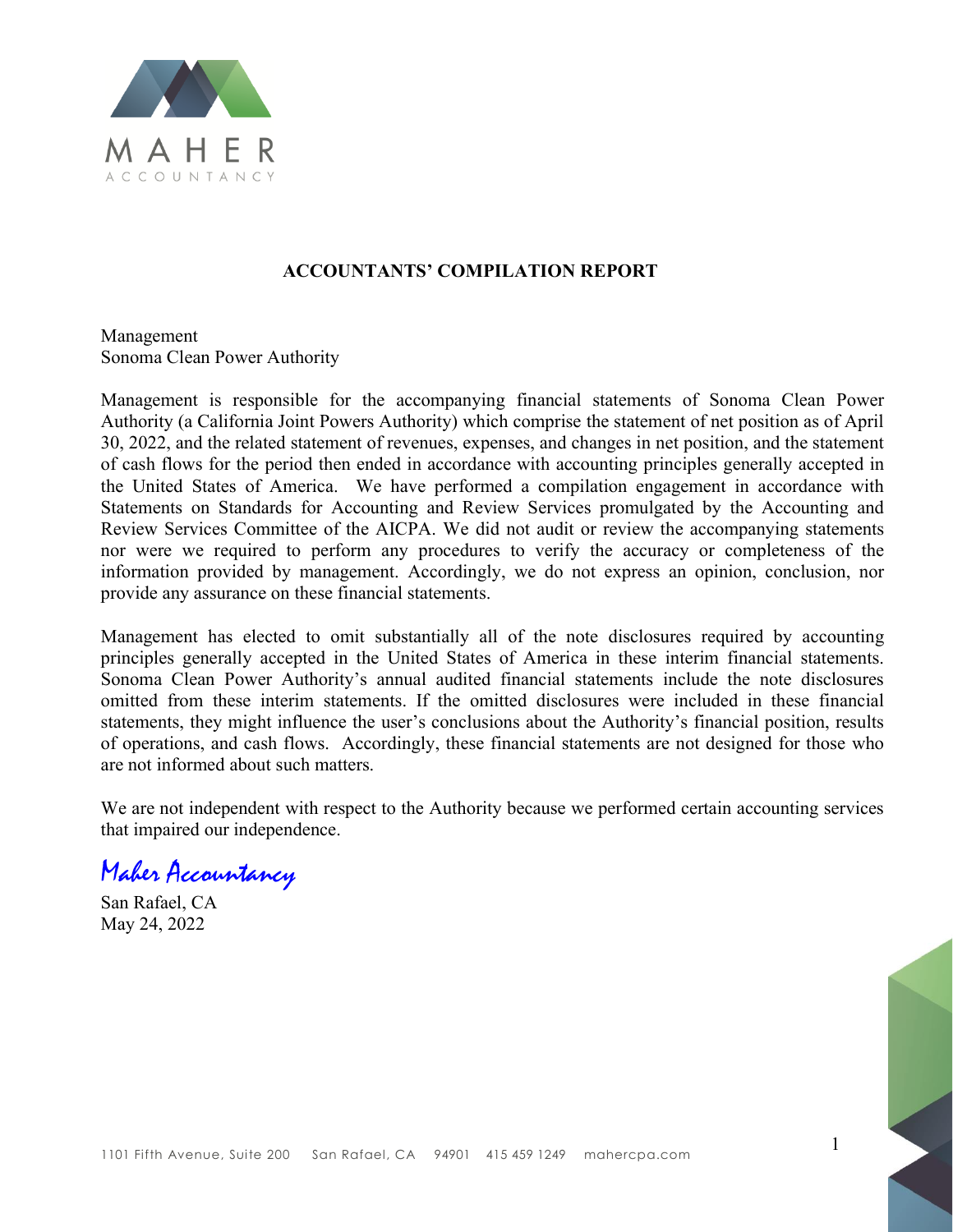# **STATEMENT OF NET POSITION As of April 30, 2022**

#### **ASSETS**

| <b>Current</b> assets                                     |              |             |
|-----------------------------------------------------------|--------------|-------------|
| Cash and cash equivalents                                 | $\mathbb{S}$ | 51,302,276  |
| Accounts receivable, net of allowance                     |              | 19,635,569  |
| Other receivables                                         |              | 1,859,202   |
| Accrued revenue                                           |              | 10,255,189  |
| Prepaid expenses                                          |              | 1,223,636   |
| Deposits                                                  |              | 4,353,531   |
| Total current assets                                      |              | 88,629,403  |
| Noncurrent assets                                         |              |             |
| Unrestricted cash in Rate Stabilization Fund              |              | 26,000,000  |
| Land                                                      |              | 860,520     |
| Capital assets, net of depreciation                       |              | 18,903,491  |
| Deposits                                                  |              | 846,256     |
| Total noncurrent assets                                   |              | 46,610,267  |
| <b>Total assets</b>                                       |              | 135,239,670 |
| <b>LIABILITIES</b>                                        |              |             |
| <b>Current liabilities</b>                                |              |             |
| Accrued cost of electricity                               |              | 10,757,427  |
| Accounts payable                                          |              | 1,093,358   |
| Other accrued liabilities                                 |              | 1,298,832   |
| User taxes and energy surcharges due to other governments |              | 426,201     |
| Total current liabilities                                 |              | 13,575,818  |
| <b>DEFERRED INFLOWS OF RESOURCES</b>                      |              |             |
| Rate Stabilization Fund                                   |              | 26,000,000  |
| <b>NET POSITION</b>                                       |              |             |
| Investment in capital assets                              |              | 19,764,011  |
| Unrestricted                                              |              | 75,899,841  |
| Total net position                                        | \$           | 95,663,852  |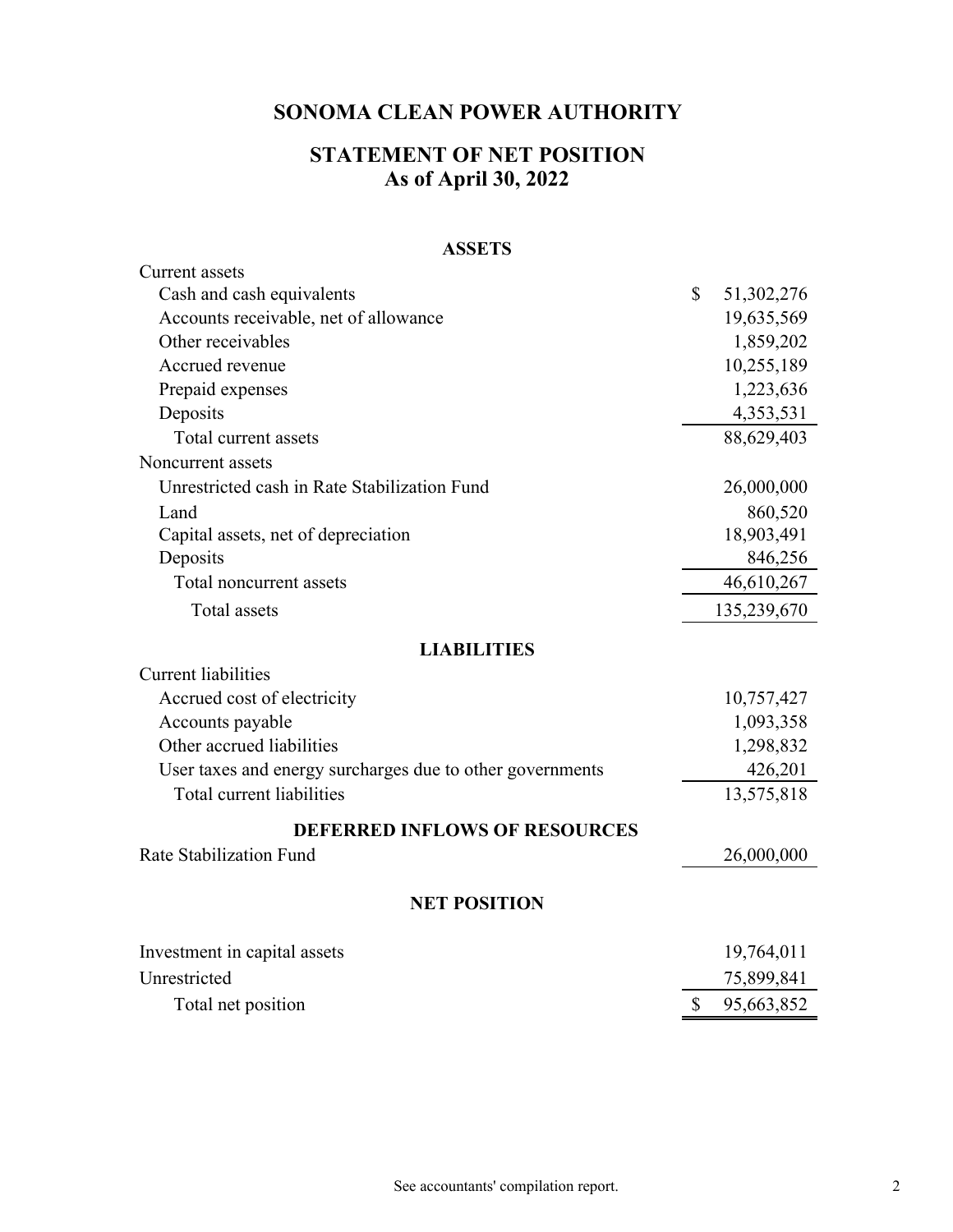# **Ten Months Ended April 30, 2022 AND CHANGES IN NET POSITION STATEMENT OF REVENUES, EXPENSES**

| <b>OPERATING REVENUES</b>               |                   |
|-----------------------------------------|-------------------|
| Electricity sales, net                  | \$<br>143,687,648 |
| Evergreen electricity premium           | 1,908,338         |
| Grant revenue                           | 4,362,215         |
| Total operating revenues                | 149,958,201       |
| <b>OPERATING EXPENSES</b>               |                   |
| Cost of electricity                     | 138,455,365       |
| Contract services                       | 7,759,382         |
| Staff compensation                      | 4,647,975         |
| General and administration              | 1,572,268         |
| Program rebates and incentives          | 680,481           |
| Depreciation                            | 1,142,989         |
| Total operating expenses                | 154,258,460       |
| Operating income (loss)                 | (4,300,259)       |
| <b>NONOPERATING REVENUES (EXPENSES)</b> |                   |
| Interest income                         | 275,898           |
| Nonoperating revenues (expenses), net   | 275,898           |
| <b>CHANGE IN NET POSITION</b>           | (4,024,361)       |
| Net position at beginning of period     | 99,688,213        |
| Net position at end of period           | 95,663,852        |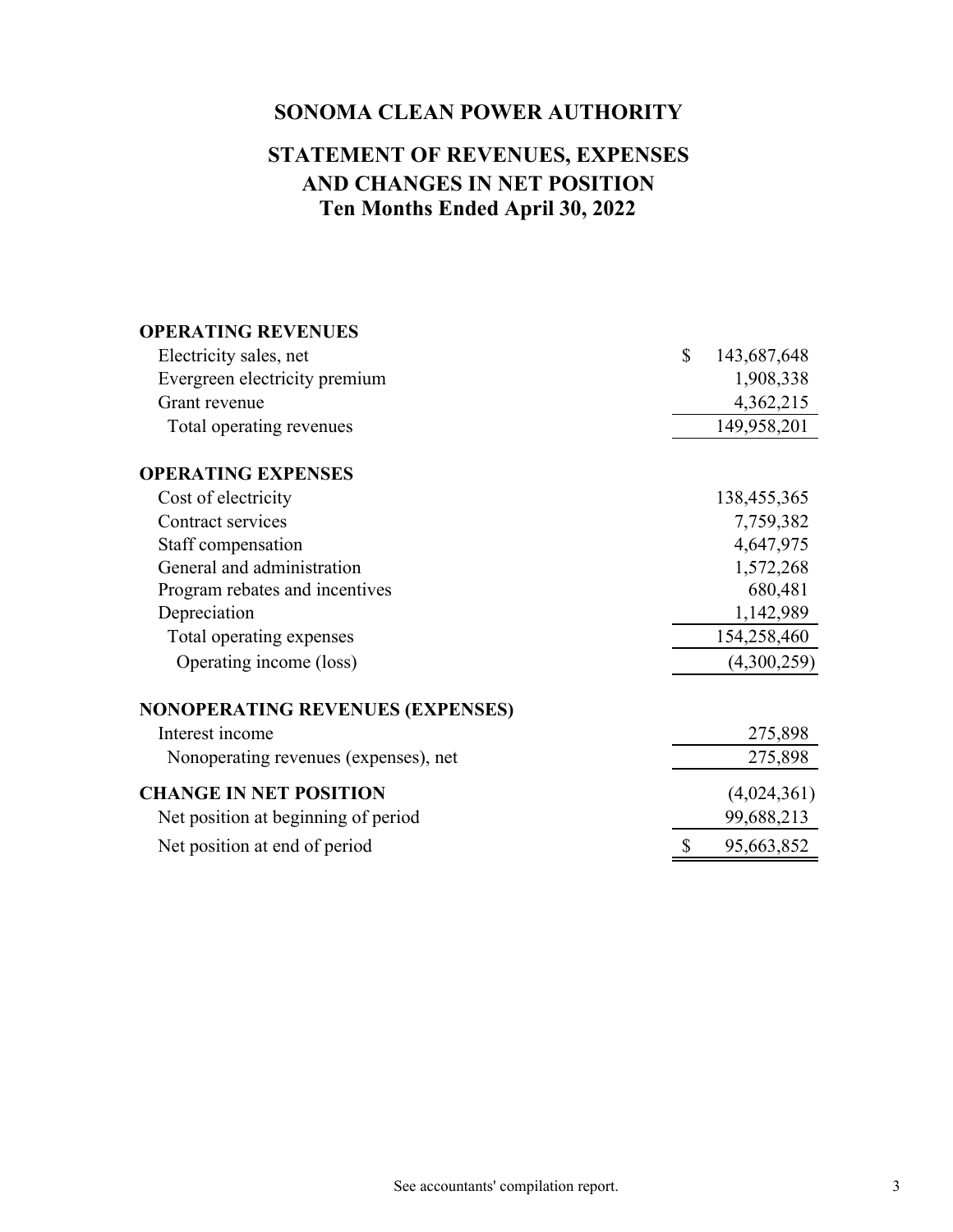#### **Ten Months Ended April 30, 2022 STATEMENT OF CASH FLOWS**

#### **CASH FLOWS FROM OPERATING ACTIVITIES**

| Receipts from customers                                | $\mathbb{S}$ | 145,422,810   |
|--------------------------------------------------------|--------------|---------------|
| Other operating receipts                               |              | 13,386,225    |
| Payments to electricity suppliers                      |              | (145,780,359) |
| Payments for other goods and services                  |              | (9,579,863)   |
| Payments for staff compensation                        |              | (4,627,913)   |
| Tax and surcharge payments to other governments        |              | (2,057,776)   |
| Payments for program rebates and incentives            |              | (1,430,817)   |
| Net cash provided (used) by operating activities       |              | (4,667,693)   |
| <b>CASH FLOWS FROM CAPITAL AND RELATED</b>             |              |               |
| <b>FINANCING ACTIVITIES</b>                            |              |               |
| Payments to acquire capital assets                     |              | (3,433,607)   |
| <b>CASH FLOWS FROM INVESTING ACTIVITIES</b>            |              |               |
| Interest income received                               |              | 307,212       |
| Net cash provided (used) by investing activities       |              | 307,212       |
| Net change in cash and cash equivalents                |              | (7,794,088)   |
| Cash and cash equivalents at beginning of year         |              | 85,096,364    |
| Cash and cash equivalents at end of period             |              | 77,302,276    |
| <b>Reconciliation to the Statement of Net Position</b> |              |               |
| Unrestricted cash and cash equivalents (current)       | \$           | 51,302,276    |
| Unrestricted cash and cash equivalents (noncurrent)    |              | 26,000,000    |
| Cash and cash equivalents                              | \$           | 77,302,276    |